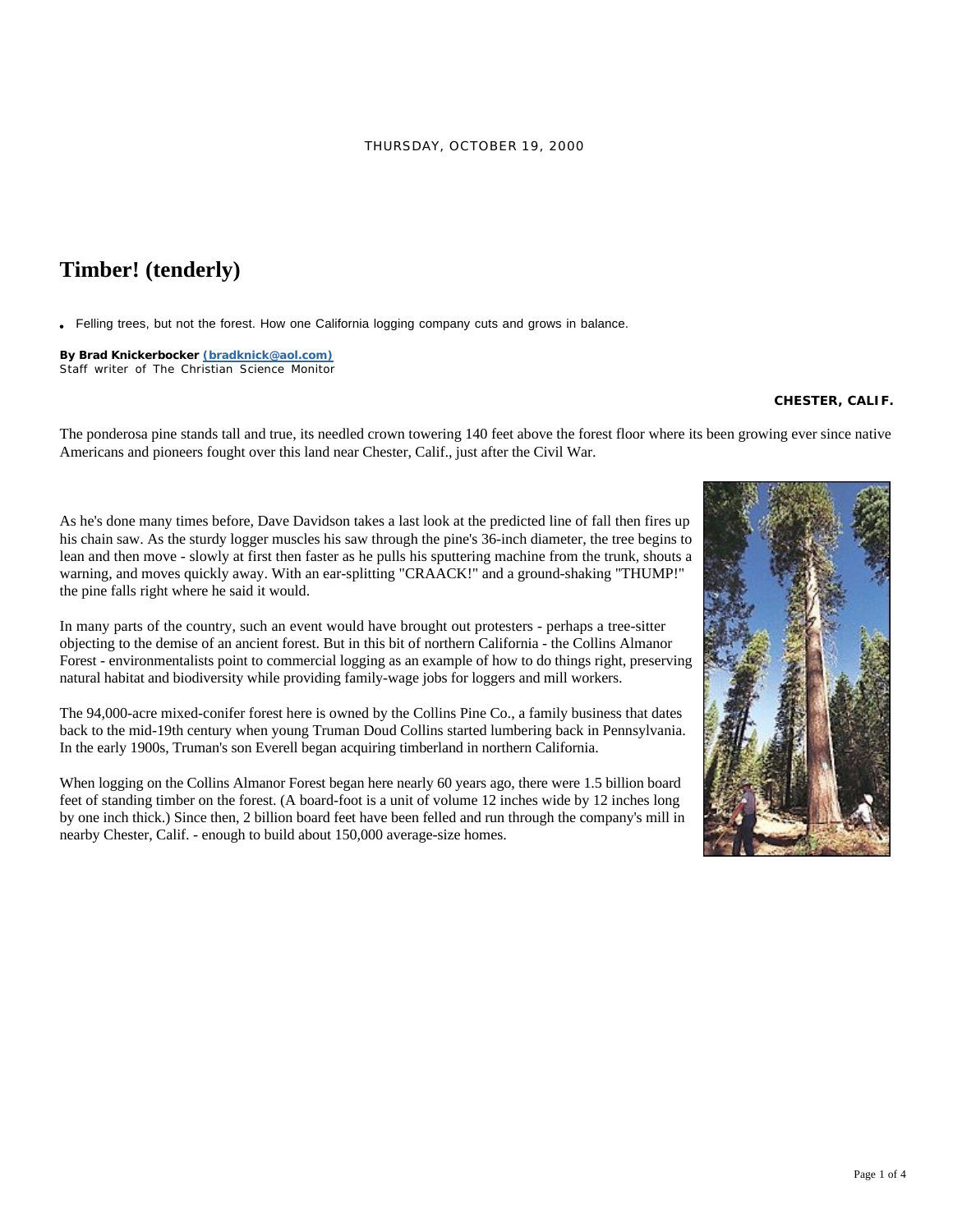Yet the volume of standing timber today remains what it was when loggers first entered the forest in 1941 - 1.5 billion board feet - including many trees that are well over 100 years old. There's not a clear-cut in sight. Wildlife thrive here, including a number of endangered species. Compared with most industrial timberland around the country, this is a real forest in most respects - to the untrained eye not much different from nearby Mt. Lassen National Park.

"In terms of their forestry practices on the ground, I would liken them to the Cadillac of private forestry when everybody else is driving around in a Volkswagen," says Dominick DellaSala, a forest ecologist with the World Wildlife Fund.

"They are growing saw logs and they are managing saw logs sustainably - that means forgoing clear-cutting and not just taking down all the big trees," says Dr. DellaSala. "And they are doing it at a rate that can sustain that big-tree component when their neighbors are on much shorter rotation cycles and are greatly contributing to habitat fragmentation problems and the loss of the big trees."

For years, the "war in the woods" across the West, symbolized by spotted owls, salmon, and other dwindling species, has pitted conservationists against loggers. Courtordered restrictions on tree cutting have led to the shutting down of many mills, impacting rural communities at a time when the Old West of logging, mining, and ranching is being crowded out by the New West of retirees, recreationists, and high-tech professional transplants fleeing urban areas. Massive fires this summer and the political fight over "salvage" logging have intensified the debate.

Against this backdrop, big timber companies and the United States Forest Service are facing tough questions about their historical means of operation industrial forestry that relies heavily on





FROM 140 FEET TO GROUND ZERO: Cutter David Davidson fells a 130-year-old ponderosa pine, which represents the two billionth board-foot of timber the Collins Pine Co. has produced on its 94,000-acre forest in Chester, Calif. PHOTOS BY ROBERT HARBISON - **STAFF** 

big clear-cuts and treating trees as if they were an even-age crop like corn. Criticism comes not only from activists, but from a public that has developed a decidedly more environmental ethic in recent years. big clear-cuts and treating trees as if they were am even age crop like com. Criticism comes not only from activists, but from a public that<br>has developed a decidedly more environmental ethic in recent years.<br>This has brou

see Collins Pine as a model for logging public and private forests. ublic and private forests.<br>
Page 2 of 4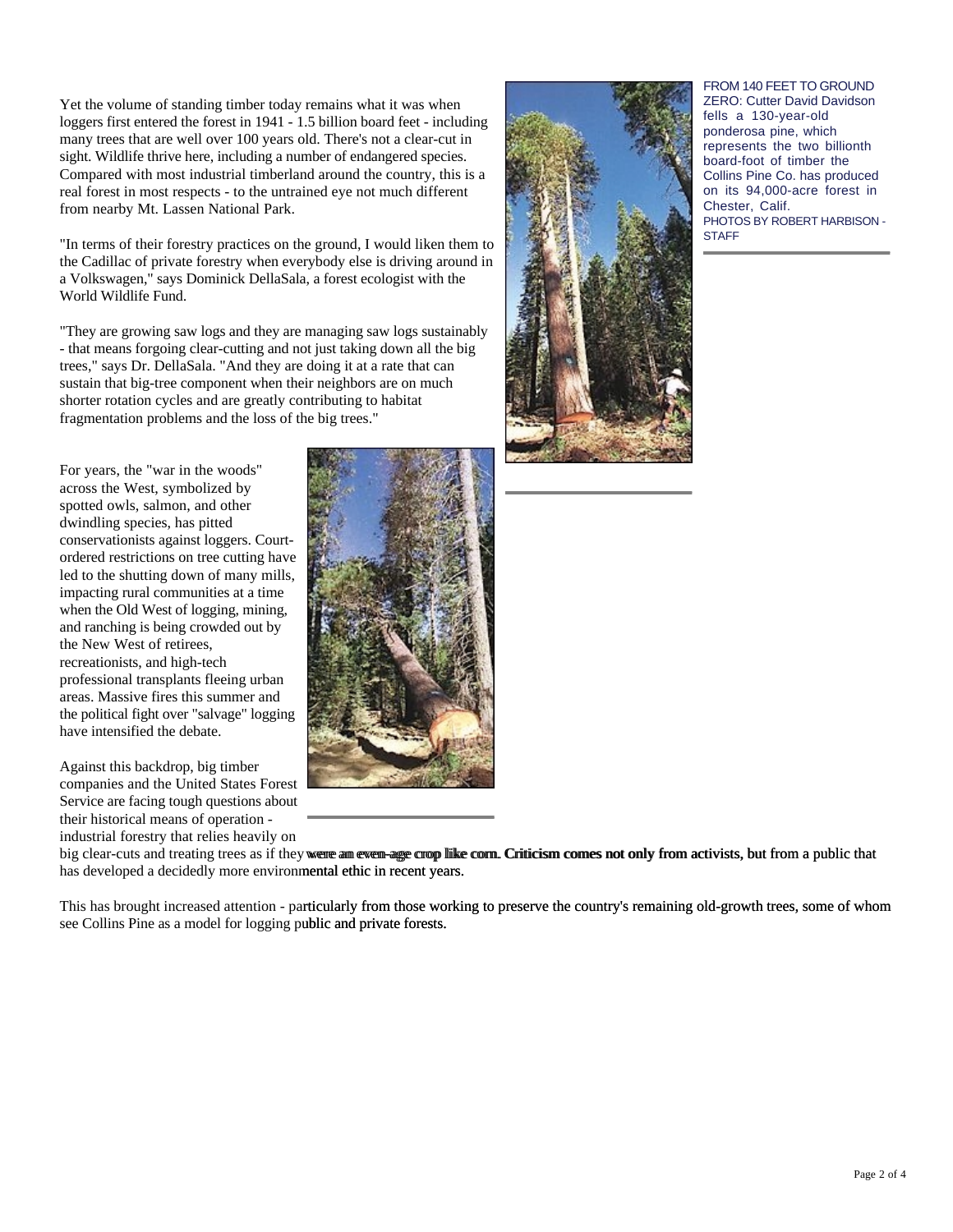Roy Keene, who heads a consulting and advocacy organization in Eugene, Ore., called Public Interest Forestry, was one of the experts who examined the Collins Almanor Forest in 1993. That's when it became the first privately owned timberland in the country to be certified by the Forest Stewardship Council (FSC), an international, independent organization based in Mexico.

"I have to tell you, they came out with flying colors," says Mr. Keene, a logger-turnedenvironmentalist who has often been an outspoken critic of government and corporate forest practices. "I also have to tell you that there's very few other industrial forests of that size and scale that would even come close."

On a scale of zero to 100, the FSC scored the Collins Almanor Forest in the respectable 80s in three categories: (1) timber resource sustainability, (2) forest ecosystem maintenance, and (3) socio-economic benefits to the local community. In its 1998 five-year reevaluation, Collins Almanor scored in the 90s in all three categories.

Over the years, the company also has received awards from Green Cross International (the Switzerland-based organization headed by Mikhail Gorbachev, winner of the Nobel Peace Prize), as well as a Presidential Award for Sustainable Development, presented at the White House.

In the small town of Chester (population, 2,200), the Collins mill employs about 200 people. The company supports many civic activities. It also awards college scholarships of \$2,400 a year to any Chester High School graduate who maintains a B average. Individual scholarships continue annually through undergraduate and graduate study for up to 10 years.

When Everell Collins passed on in 1940, he left half of his ownership in the Collins Almanor Forest to the Board of Foreign Missions of the United Methodist Church. Since then, the forest has brought more than \$60 million to the church's missionary operations while providing tax revenues and a steady payroll.

Today, that same modest spirit of community service and environmental stewardship marks the Collins family business.

"I'm very proud of how the forest looks after all these years," Maribeth Collins said at a recent blade.

ceremony here marking the two-bill lionth board foot of timber harvested by the company.

cougar, black bear, beaver, and spotted owl. He points to the "large woody debris" left on the ground - logs and limbs that are home to the mice, moles, and voles that feed larger animals and to the standing snags with nesting cavities for woodpeckers and owls. **Bounding through the dirt roads in his company.**<br> **Bouncing through the dirt roads in his company pickup, Collins forester Barry Ford ticks off some of the wildlife species here: bald eagle, bobcat, osprey, pileated woodp** 

Mr. Ford oversees restoration of stream banks, some of which have fences to keep out the freerange cattle roaming through in the summer. Chinook salmon and steelhead trout spawn here in two creeks, the last major undammed tributaries in the Sacramento/San Joaquin River system.

"All parts of the land base are connected," he says. "It's all part of the ecosystem."

Ever since the 1940s, the company has carefully monitored more than 500 one-acre plots of

land here, keeping close track of tree growth and other indicators of forest health. Loggers move through the whole forest on a 15-year cutting cycle, selecting some trees to cut and leaving others.

Forest in 1941. **NASA** 

timber today remains what it was when loggers first entered Collins Almanor





ALL WOOD ALL THE TIME: Brian Campbell checks logs with a metal detector. A nail in a log can destroy a saw





BAND SAW: Freshly cut trees roll through the mill in Chester, Calif.